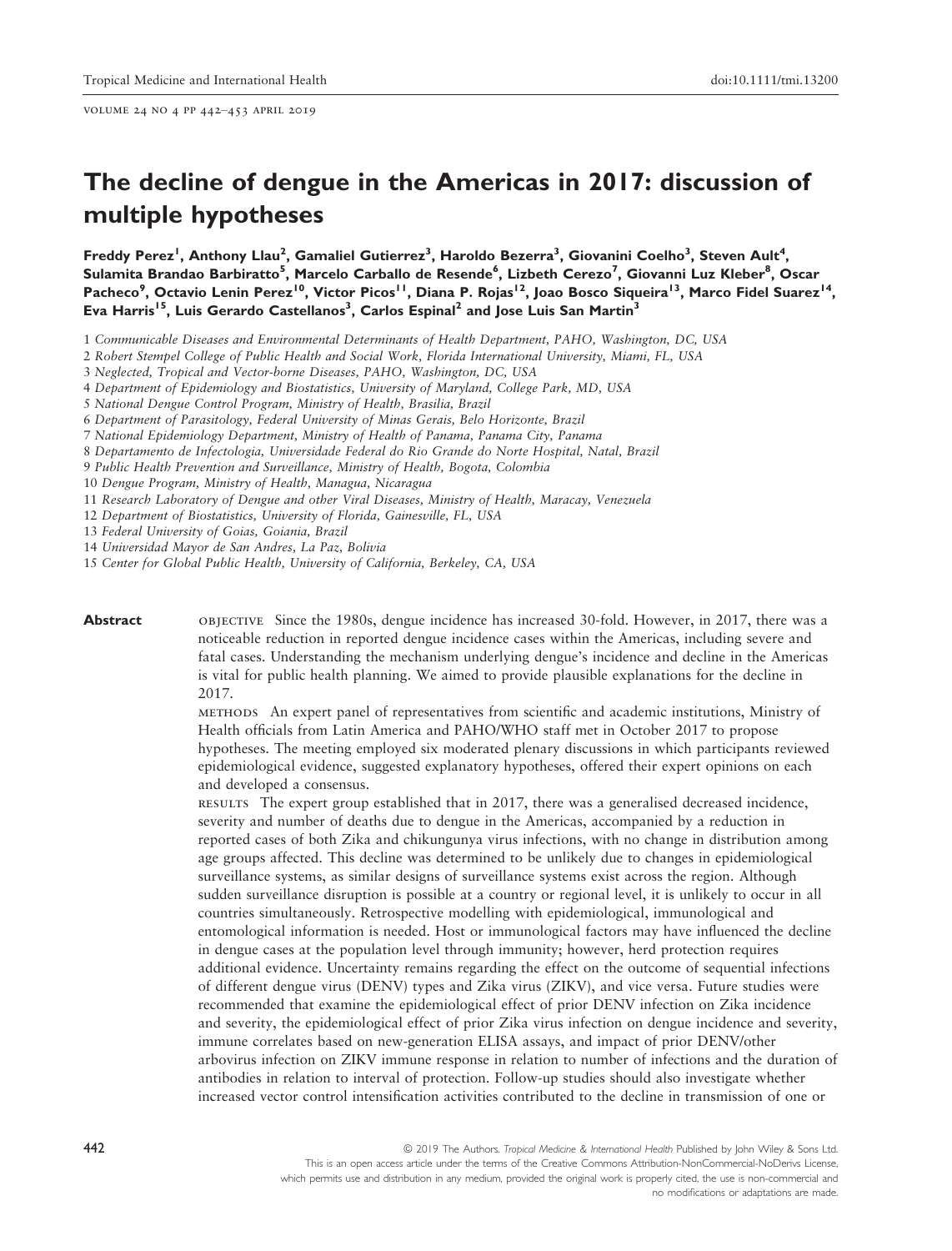more of these arboviruses. Additionally, proposed studies should focus on the potential role of vector competence when simultaneously exposed to various arboviruses, and on entomological surveillance and its impact on circulating vector species, with a goal of applying specific measures that mitigate seasonal occurrence or outbreaks.

conclusions Multifactorial events may have accounted for the decline in dengue seen in 2017. Differing elements might explain the reduction in dengue including elements of immunity, increased vector control, and even vector and\or viruses changes or adaptations. Most of the results of this expert consensus group meeting are hypothetical and based on limited evidence. Further studies are needed.

keywords Dengue, decline, Americas, hypotheses

#### Introduction

Dengue virus (DENV) infections are a major international public health concern. During the past 40 years, the global incidence of dengue has increased 30-fold [1]. Up to 100 million new infections are estimated to occur annually in tropical and subtropical areas of the world [2], with documented further spread to previously unaffected areas [3]. Dengue can be caused by any of the four DENV serotypes (DENV  $-1$  to  $-4$ ), an RNA virus of the Flaviviridae family. Aedes mosquitoes, primarily Aedes aegypti and Aedes albopictus, transmit the disease. Dengue infection can result in a broad spectrum of symptoms, ranging from asymptomatic infections to a self-limited illness to severe dengue and potentially lethal outcomes. Without rapid clinical diagnosis and appropriate therapy, severe dengue case fatality rates can exceed 20% [2]. The economic impact of dengue in the Americas is estimated at \$2.1 billion (USD) per year on average [4].

Between the 1950s and 1960s, the Americas were a virtually dengue-free zone due to a continental Aedes aegypti eradication campaign supported and led by the Pan American Health Organization (PAHO), that began in 1947 [5, 6]. Unfortunately, after the campaign's end in the 1960s, vector control efforts were not maintained. This, along with the rapid population growth and acceleration of uncontrolled urbanisation in Latin America, contributed to the re-infestation with Aedes aegypti and the return of DENV circulation [7]. During the early and mid-1970s, outbreaks associated with DENV-2 were reported in Colombia and in the Caribbean, and until 1977, DENV-2 and DENV-3 serotypes continued to circulate in the region. By 1978, DENV-1 had spread to South America, Central America, and Mexico. Overall, the countries in the Americas reported approximately 702 000 cases during 1977–1980, with DENV-1 being the predominant serotype [8, 9].

During the 1980s and early 1990s, reported dengue incidence was relatively stable, apart from 1981 when Cuba reported over 340 000 cases caused by DENV-2. However, since the 1990s, the Americas have experienced sharp increases in dengue case numbers. The region reported over 4.7 million dengue cases from 2000 to 2007 vs. 3.76 million cases during 1980–1999 [10]. The increasing trend within the Region has continued in recent years, with reported dengue cases rising nearly three-fold from 857 534 cases in 2008 to 2.3 million during 2016 [11] (in 2016, cases of Zika could have been misclassified as dengue). The year 2016 was characterised by large dengue outbreaks with Brazil alone contributing slightly less than 1.5 million cases, approximately three times more than in 2014. The region also reported 1032 dengue-related deaths [11].

The introduction of chikungunya virus (CHIKV) and Zika virus (ZIKV) in 2013 and 2015, respectively, has created new public health challenges. The similarity of symptoms between the three viral diseases hindered accurate clinical diagnosis and appropriate patient treatment by healthcare providers (at least initially). Serological diagnosis is difficult due to cross-reaction between IgM and IgG antibodies against ZIKV and DENV, which complicates laboratory confirmation and case reporting. More than 534 000 Zika and 351 000 chikungunya cases were reported during 2016 [12, 13]. Yet, despite the recent emergence of these two viruses, dengue remains the most common mosquito-borne disease in the Americas.

In 2017, however, there was a noticeable reduction in dengue incidence in the Americas (Figure 1). In comparison to the 2 177 118 cases reported during 2016, total dengue virus cases reported in the region during 2017 fell by 73% [11]; by a total of 584 263 reported cases. This was the lowest case number since 2006, when 537 412 cases were reported. Moreover, the number of severe and fatal dengue cases during 2017 was the lowest since the Region's Integrated Management Strategy for dengue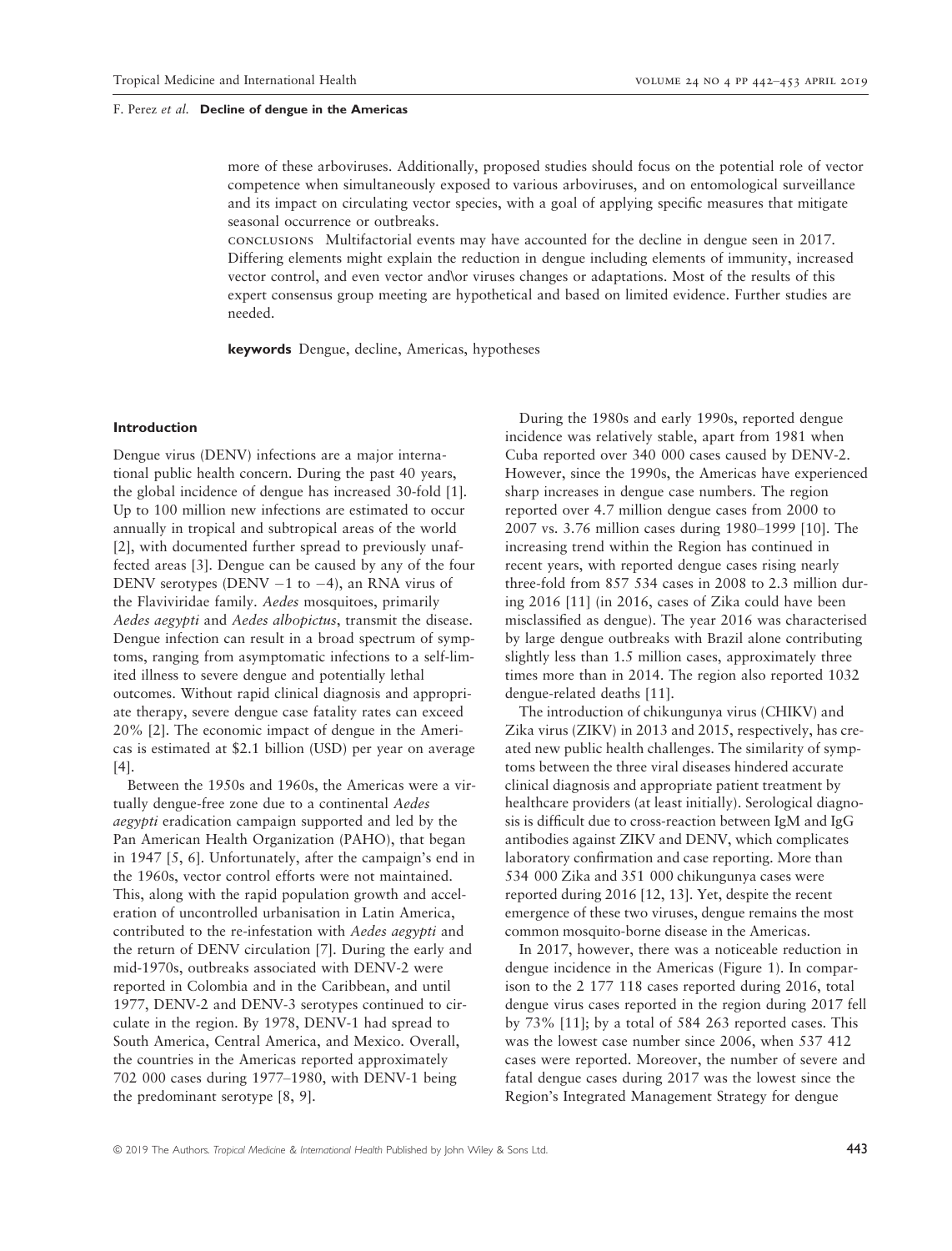



Figure 1 Dengue epidemiological situation in the Americas, 1980–2017. Source: Regional PAHO/WHO Dengue Program. 2017 updated to SE # 36. [Colour figure can be viewed at<wileyonlinelibrary.com>]

prevention and control in the Americas (IMS-Dengue) was implemented in 2003 (Table 1 and Figure 2). Aruba, Panama and Peru are the only countries in the Americas that observed increases in dengue cases in 2017 vs. 2016 [11] (Tables 2, 3).

Understanding the mechanism(s) underlying the decline in reported dengue incidence in the Americas is key for public health planning. Questions arising from this observation need to be answered to better guide future dengue programmatic actions and outbreak management and control. It is currently unknown whether vector control measures reduced the magnitude of the epidemic, and if so, when such measures should be initiated in future to reduce the risk of large dengue outbreaks developing. The aim of the present discussion and analysis was to hypothesise and present some plausible explanations for this decline.

#### Methods

A group of dengue experts convened at the PAHO headquarters in Washington D.C., USA from October 3–5, 2017. This meeting brought together representatives from scientific and academic institutions, Ministry of Health officials from Latin America, and PAHO staff to build a common understanding of the issue, as well as to identify, discuss and address proposed hypotheses. A draft hypothesis was generated by a core group of experts from PAHO based on evidence from the literature search. We used the nominal group technique (known as the expert panel) to gather information from relevant experts and determine the extent to which they agreed on a given topic [14]. A purposive sampling method was used to recruit the experts in the field of virology, epidemiology, clinical science, entomology and laboratory for this study. They were identified based on diversity of expertise and affiliations. Participation was voluntary. All experts were asked for informed consent to use the information provided and be included as co-authors of the study. After each panel discussion, feedback was processed and summarised within the expert group. The meeting employed moderated plenary discussions. Deliberations took place in a total of six sessions of panel discussions in which the discussants offered their expert opinions. The meeting's objective was to analyse the virological, epidemiological, and entomological factors that could be linked with the decline in dengue cases throughout the Americas in 2017. The data were thematically analysed to identify all important themes mentioned by the experts. No non-main stream opinions were identified in the discussions. Several hypotheses were proposed to explain the reduction in incidence, and with each, specific questions were thoroughly addressed and discussed: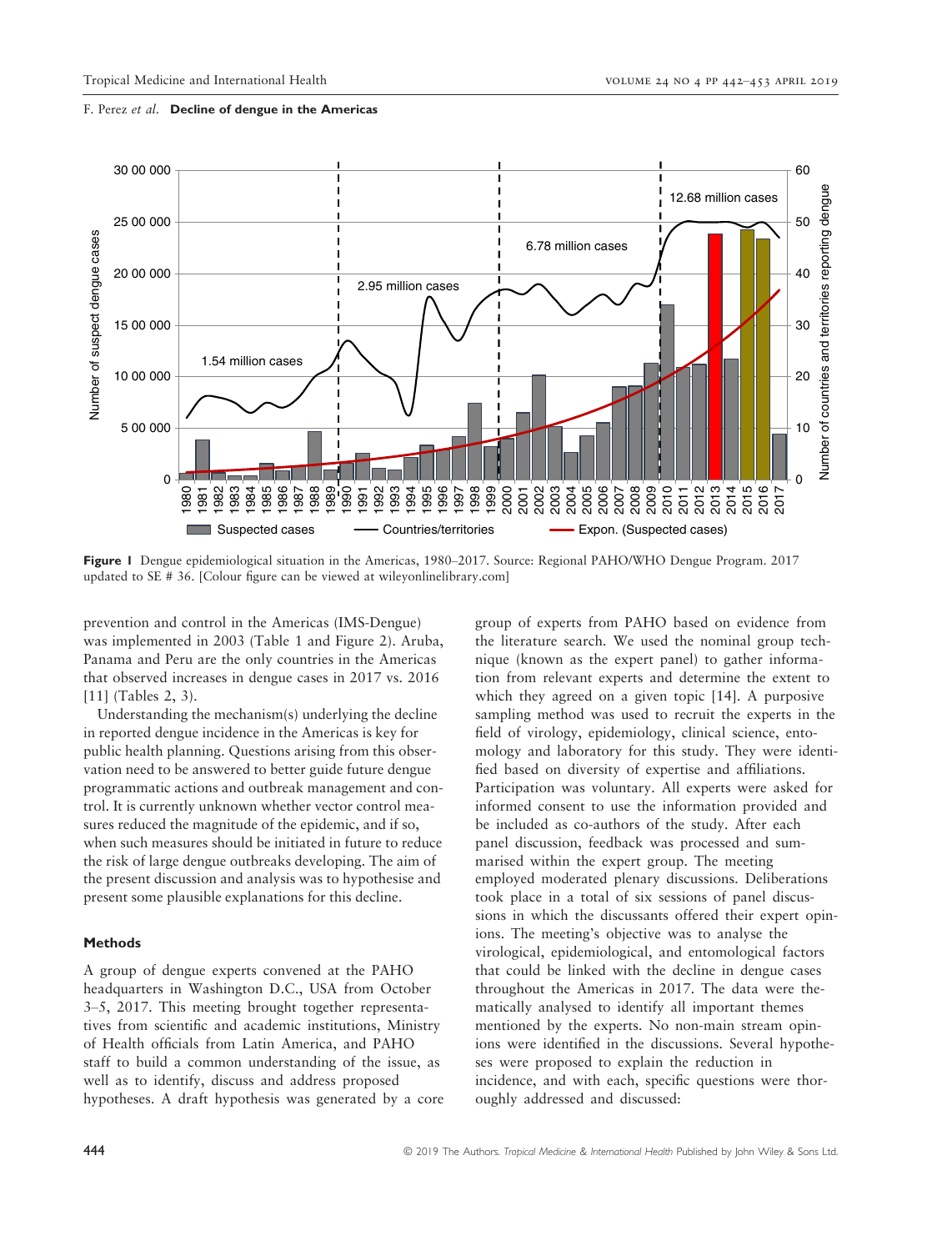Table 1 Percentage change of total number of deaths due to dengue reported in 2017 compared to 2016, by country and subregion

| Country/<br>Subregion | Epidemiological<br>week | 2016           | 2017                        | Percentage<br>change |
|-----------------------|-------------------------|----------------|-----------------------------|----------------------|
| Central America       | 52                      | 64             | 62                          | $-3%$                |
| Isthmus               |                         |                |                             |                      |
| and Mexico            |                         |                |                             |                      |
| Belize                | 52                      | $\mathbf{0}$   | $\mathbf{0}$                | $0\%$                |
| Costa Rica            | 52                      | $\theta$       | $\theta$                    | $0\%$                |
| El Salvador           | 52                      | 1              | $\theta$                    | $-100%$              |
| Guatemala             | 52                      | 1              | 24                          | 2300%                |
| Honduras              | 52                      | 3              | $\theta$                    | $-100%$              |
| Mexico                | 52                      | 34             | 34                          | $0\%$                |
| Nicaragua             | 52                      | 16             | $\overline{2}$              | $-88\%$              |
| Panama                | 51                      | 9              | $\mathcal{D}_{\mathcal{A}}$ | $-78%$               |
| Andean                | 52                      | 142            | 113                         | $-20%$               |
| subregion             |                         |                |                             |                      |
| Bolivia               | 52                      | $\overline{2}$ | $\overline{2}$              | $0\%$                |
| Colombia              | 52                      | 60             | 1.5                         | $-75%$               |
| Ecuador               | 52                      | 4              | 4                           | $0\%$                |
| Peru                  | 52                      | 37             | 76                          | 105%                 |
| Venezuela             | 52                      | 39             | 16                          | $-59%$               |
| Southern Cone         | 52                      | 668            | 133                         | $-80%$               |
| subregion             |                         |                |                             |                      |
| Argentina             | 52                      | 10             | $\theta$                    | $-100%$              |
| Brazil                | 52                      | 642            | 133                         | $-79%$               |
| Paraguay              | 52                      | 16             | $\mathbf{0}$                | $-100%$              |
| Latin Caribbean       | 52                      | 39             | 3                           | $-92%$               |
| subregion             |                         |                |                             |                      |
| Cuba                  | 52                      | $\theta$       | $\mathbf{0}$                | $0\%$                |
| Dominican             | 52                      | 39             | 3                           | $-92%$               |
| Republic              |                         |                |                             |                      |
| Puerto Rico           | 52                      | $\mathbf{0}$   | $\theta$                    | $0\%$                |
| Non-Latin             | 52                      | $\theta$       | $\theta$                    | 0%                   |
| Caribbean             |                         |                |                             |                      |
| subregion             |                         |                |                             |                      |
| The AMERICAS          | 52                      | 913            | 311                         | $-66%$               |
|                       |                         |                |                             |                      |

Hypothesis 1: Changes in epidemiological surveillance systems.

1 What were the trends in the notification of dengue, chikungunya and Zika cases?

a Were there any changes in time, geographic location and age-group distribution?

2 Were there any changes (e.g. case definition, surveillance sites) in epidemiological surveillance systems?

Hypothesis 2: Temporary or lasting cross-immunity generated by the simultaneous circulation of several arboviruses.

1 Do host or immunological factors exist that may have an influence at the population level; that is, does

immunity or herd protection play a role in the decline in cases?

a If these effects exist, what is the expected duration?

Hypothesis 3: Changes in the density and competencies of vectors.

- 1 Do climatic factors or changes in vector control practices exist that could have influenced or diminished the vector population density in recent years?
- 2 How does the simultaneous circulation of various arboviruses and vectors impact vector competence and human transmission?

PAHO staff taped all meetings. Recordings were transcribed verbatim, translated into English, and analysed and edited for common themes.

### **Results**

### Hypothesis 1: Changes in epidemiological surveillance systems

Ministry of Health representatives from Brazil, Colombia, Nicaragua, Panama and Venezuela delivered presentations addressing Hypothesis 1. A summary of these presentations follows.

Countries generally reported large declines in dengue incidence during 2017 vs. previous years. Brazil, Colombia and Venezuela have all experienced considerable declines in dengue incidence. Between 2016 and 2017, the number of dengue cases in Brazil dropped from 1 500 535 to 252 054 Between 2016 and 2017, total number of dengue cases in Colombia declined from 103 822 to 26 279 (75% reduction). In Venezuela, although dengue is the most common mosquito-borne viral illness, disease frequency was well below the minimum expected levels with approximately 8600 dengue cases reported during 2017, which is a 70% decline from the previous year, when 29 268 dengue cases were reported. Similarly, dengue incidence also fell in Nicaragua over the same period, albeit by a smaller magnitude (27% decrease in cases). Dengue cases in Panama also steadily declined since 2014, yet approximately 1300 more cases were reported in 2017 than in the previous year. These declines have occurred despite high vector presence measured in countries such as Colombia and Panama. The expert group agreed that correspondingly, reductions in severe or fatal dengue have also been observed in areas in the region.

In 2017, various DENV serotypes were circulating throughout the region. DENV-1 circulated in Brazil and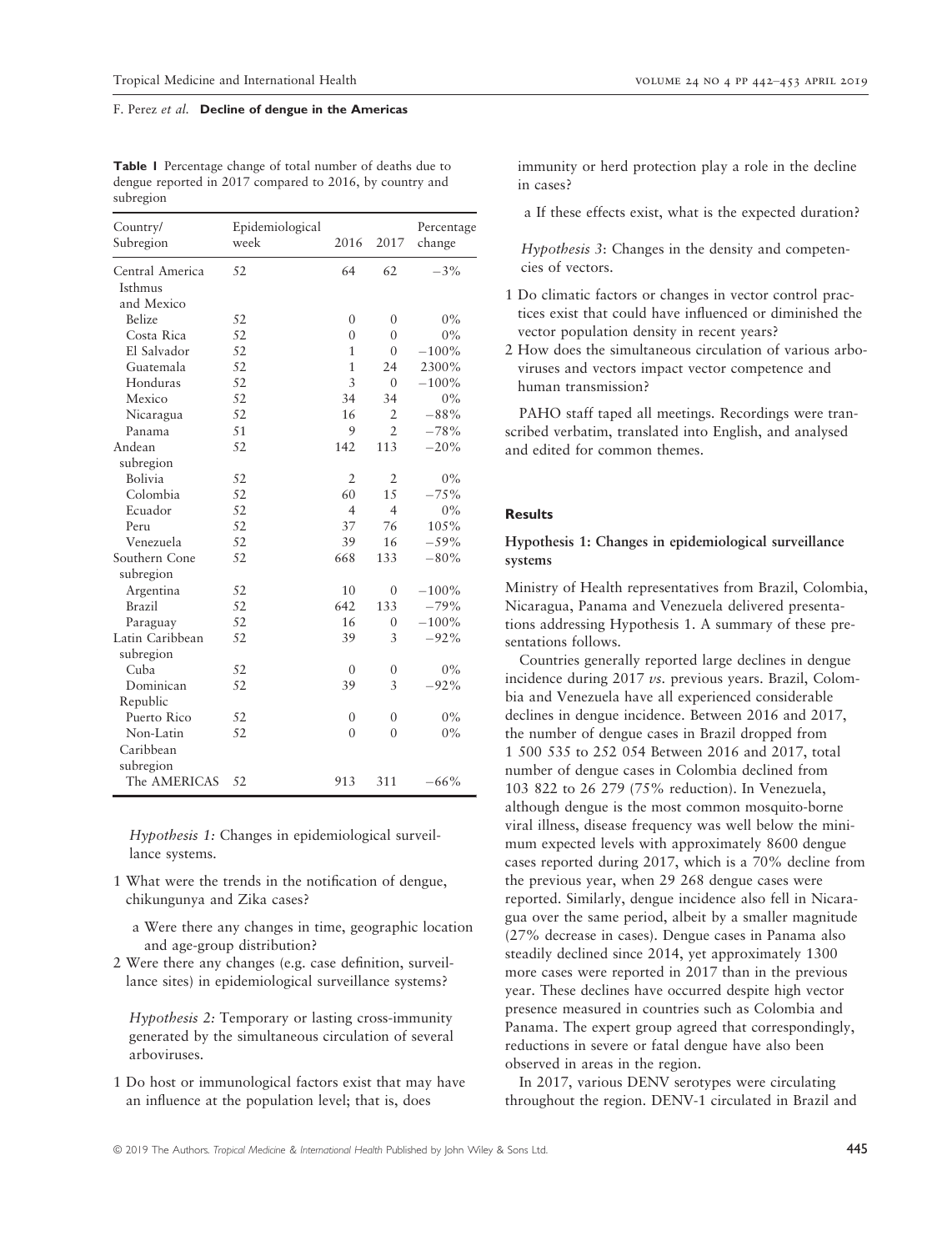

Figure 2 Number and case fatality rate (%) due to dengue in the Americas, 2000–2017. [Colour figure can be viewed at [wileyonline](wileyonlinelibrary.com) [library.com\]](wileyonlinelibrary.com)

Panama; however, Panama also reported concurrent circulation of DENV-2. In 2013 and 2014, DENV 1, 2 and 3 were all co-circulating in Nicaragua, with a shift from DENV-1 to DENV-2 as the primary serotype. DENV-2 has since been responsible for most cases. DENV-2 and DENV-3 have been the primary DENV serotypes circulating in Colombia since 2015, with DENV-3 more predominant during 2017.

The expert group agreed that the region also experienced large declines in chikungunya and Zika disease incidence in 2017. Brazil observed declines between 81% and 97% in Zika virus incidence for all five regions (North, Northeast, Southeast, South and Midwest). In contrast, chikungunya incidence rose sharply in 2017 in both the Brazilian North (129% increase) and Midwest (89% increase). In Colombia, approximately 2000 Zika cases were reported in 2017, vs. 82 059 one year earlier, representing a 98% decline. Chikungunya and Zika epidemics peaked in Nicaragua during 2015 and 2016, respectively, with a subsequent diminishment of cases [15, 16]. Chikungunya emerged in Panama during April 2014, of which most cases were travel-acquired. As of epidemiological week 43 (2017), Panama continued to experience autochthonous transmission of chikungunya, with 58 cases reported. Between 2015 and 2017, Panama reported 1266 Zika cases. Although more cases occurred in 2016, cases were more frequent between epidemiological weeks 24–32 of 2017 than in the previous year. Zika was still occurring in 2017 in some regions, including Panama City and Herrera. Incidence of chikungunya and Zika in Venezuela were also well below 2016 levels. Frequency of cases for both diseases declined 98% since their epidemic peaks.

Based on the epidemiological surveillance data analysed, the expert group in consensus decided that the decline in dengue incidence was unlikely due to surveillance system changes for several reasons including:

- Similar design of surveillance systems within the region operating at a country level.
- Sudden disruption of the system is possible at a country or state/regional level but unlikely to occur simultaneously in all countries.
- There is no evidence of significant changes that have occurred in any of the surveillance systems in countries of the Americas, that would explain a decrease in reporting similar to what has been observed.

Epidemiological studies have also shown that dengue can produce endemic and epidemic cycles. A reduction in the number of cases is typically expected after large outbreaks due to low transmission. New outbreaks generally occur every 3–5 years due to changes in herd immunity. The expert group established that in 2017, a generalised decrease in the incidence, severity and number of deaths of dengue occurred in the Americas, accompanied by a reduction in both Zika and chikungunya. Despite this decline, affected age groups generally remain unchanged.

Although high incidences of dengue were reported in 2015 and 2016, the numbers should be interpreted with some caution. The expert group concluded that levels of over-reporting might have transpired during this period because of initial unnoticed chikungunya and Zika virus's arrival to the Region, resulting in numerous cases possibly misclassified as dengue due to antibody test cross-reactivity. Surveillance systems in place through each epidemic's introduction were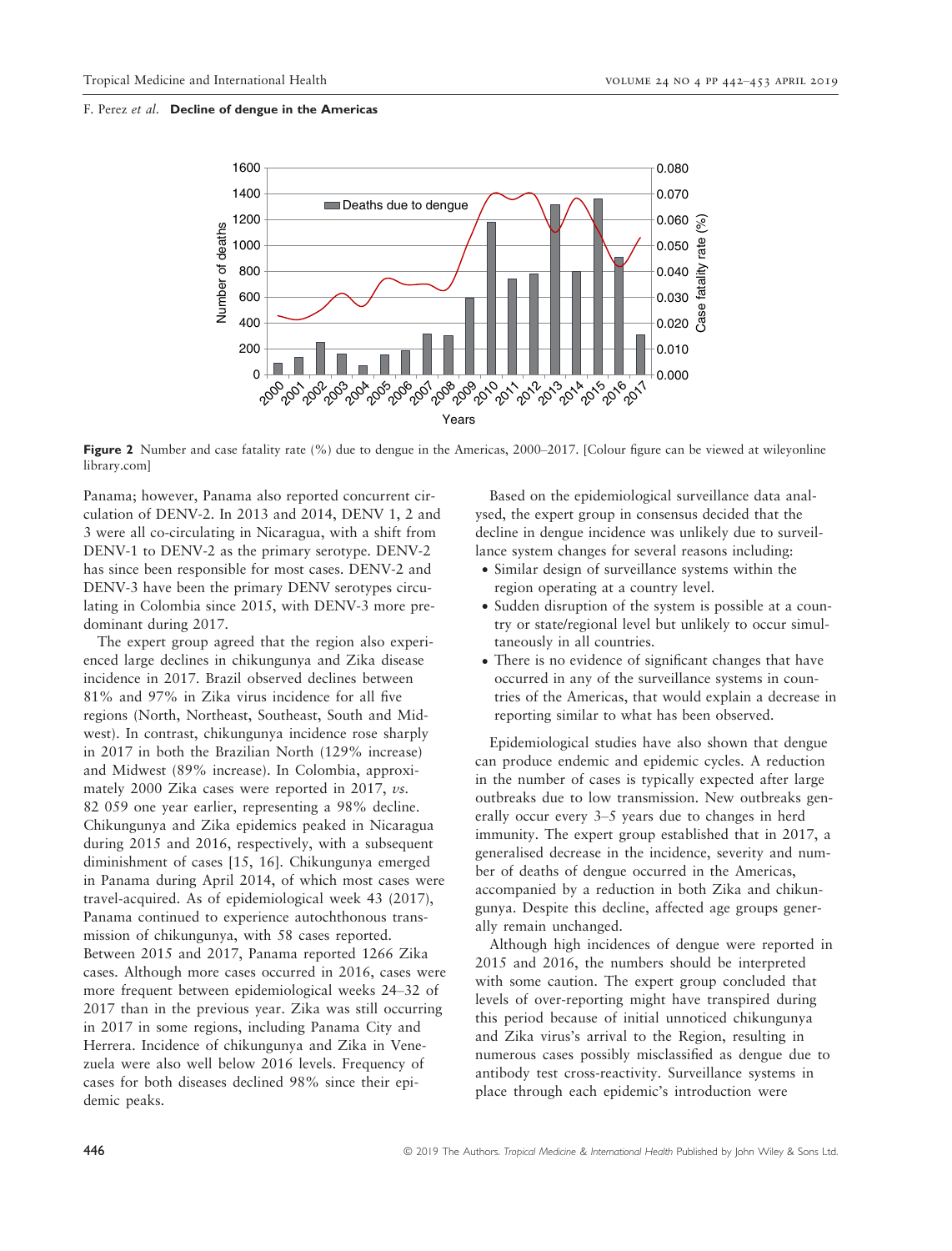| Country/Subregion                  | Epidemiological<br>week | Zika<br>cases 2016 | Dengue<br>cases 2016 | Dengue<br>cases 2017 | Percentage<br>change (%) |
|------------------------------------|-------------------------|--------------------|----------------------|----------------------|--------------------------|
| North America subregion            | 52                      | 217                | 990                  | 348                  | $-65$                    |
| United States of America           | 52                      | 217                | 990                  | 348                  | $-65$                    |
| Central America Isthmus and Mexico | 52                      | 68 376             | 295 042              | 186 088              | $-37$                    |
| Belize                             | 52                      | 824                | 4713                 | 2966                 | $-37$                    |
| Costa Rica                         | 52                      | 6835               | 23 319               | 5561                 | $-76$                    |
| El Salvador                        | 52                      | 11 485             | 8789                 | 4300                 | $-51$                    |
| Guatemala                          | 52                      | 4131               | 8844                 | 4214                 | $-52$                    |
| Honduras                           | 52                      | 32 234             | 22 961               | 5217                 | $-77$                    |
| Mexico                             | 52                      | 7475               | 130 069              | 89 893               | $-31$                    |
| Nicaragua                          | 52                      | 2053               | 88 463               | 64 712               | $-27$                    |
| Panama                             | 51                      | 3339               | 7278                 | 9225                 | 27                       |
| Andean subregion                   | 52                      | 174 577            | 210 864              | 132 312              | $-37$                    |
| Bolivia                            | 52                      | 897                | 31 756               | 9938                 | $-69$                    |
| Colombia                           | 52                      | 106 552            | 103 822              | 26 279               | $-75$                    |
| Ecuador                            | 52                      | 3555               | 14 150               | 11 387               | $-20$                    |
| Peru                               | 52                      | 1958               | 31 868               | 76 093               | 139                      |
| Venezuela                          | 52                      | 61 615             | 29 268               | 8615                 | $-71$                    |
| Southern Cone subregion            | 52                      | 323 782            | 1 651 575            | 258 064              | $-84$                    |
| Argentina                          | 52                      | 1847               | 79 455               | 557                  | $-99$                    |
| Brazil                             | 52                      | 321 366            | 1 500 535            | 255 665              | $-83$                    |
| Paraguay                           | 52                      | 569                | 70 215               | 1832                 | $-97$                    |
| Latin Caribbean subregion          | 52                      | 41 570             | 8685                 | 2617                 | $-70$                    |
| Cuba                               | 52                      | 3                  | 1836                 | 1248                 | $-32$                    |
| Dominican Republic                 | 52                      | 5241               | 6645                 | 1359                 | $-80$                    |
| Puerto Rico                        | 52                      | 36 326             | 204                  | 10                   | $-95$                    |
| Non-Latin Caribbean subregion      | 52                      | 106 114            | 10 025               | 4834                 | $-52$                    |
| Anguilla                           | 52                      | 42                 | 50                   | 22                   | $-56$                    |
| Antigua and Barbuda                | 52                      | 479                | 103                  | 1                    | $-99$                    |
| Aruba                              | 52                      | 704                | 1319                 | 1734                 | 31                       |
| Bahamas                            | 52                      | 22                 | 82                   | 14                   | $-83$                    |
| Barbados                           | 52                      | 745                | 1433                 | 538                  | $-62$                    |
| Bermuda                            | 52                      | $\overline{0}$     | $\overline{2}$       | $\mathbf{0}$         | $-100$                   |
| Jamaica                            | 52                      | 7238               | 2269                 | 70                   | $-97$                    |
| The Americas                       | 52                      | 714 636            | 2 177 181            | 584 263              | $-73$                    |

Table 2 Number of cases of dengue and Zika, and percentage change of total number of dengue cases reported in 2017 compared to 2016, by country and subregion

prepared to notify primarily dengue. Thus, countries in the region had no established report form and health care workers were not properly trained to correctly report these new diseases, particularly during their emergence. A major challenge for an epidemiological surveillance system when multiple viruses are circulating simultaneously is the initial case detection during an epidemic.

When an arboviral epidemic begins, there is a cover-up of the emerging disease in favour of dengue. However, the proportion of cases misclassified is unknown. Assuming that 20–40% of Zika or chikungunya cases were misclassified as dengue in 2015 and 2016, the decline in dengue would not have been as abrupt in 2017. Therefore, the group agreed that part of the decline in dengue incidence during 2017 resulted from over-reporting

between 2015 and 2016. It was recommended that interventions modifying surveillance systems be carried out to account for this adjustment. Therefore, hypothesis 1 was discarded by the expert group as being the reason for the decline in dengue cases at this time, that is, a postulation that a change in the surveillance systems caused a reduction in dengue incidence was neither sufficient nor demonstrated.

# Hypothesis 2: Temporary or lasting cross-immunity generated by the simultaneous circulation of several arboviruses

Addressing Hypothesis 2 began with a review of scientific evidence by the expert group pertaining to the existence and duration of cross-immunity between dengue viruses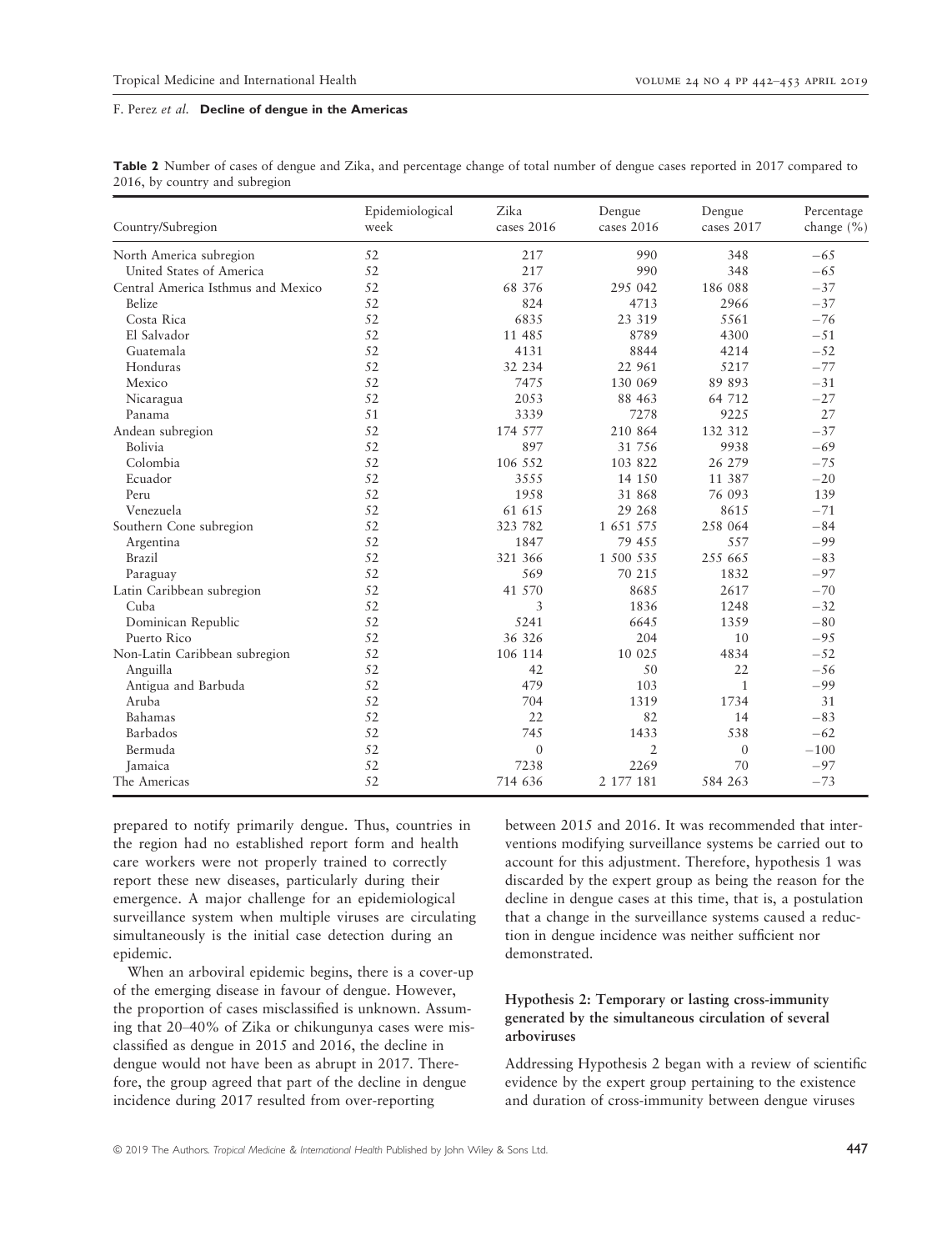|  |  |  |  | Table 3 Percentage change of total number of severe dengue cases reported in 2017 compared to 2016, by countries and subregions |  |  |  |
|--|--|--|--|---------------------------------------------------------------------------------------------------------------------------------|--|--|--|
|--|--|--|--|---------------------------------------------------------------------------------------------------------------------------------|--|--|--|

|                                    | Epidemiological |                |          |                       |  |
|------------------------------------|-----------------|----------------|----------|-----------------------|--|
| Country or Subregion               | week            | 2016           | 2017     | Percentage change (%) |  |
| Central America Ithsmus and México |                 | 1405           | 595      | $-58$                 |  |
| Costa Rica                         | 52              | 21             | $\theta$ | $-100$                |  |
| El Salvador                        | 52              | 206            | 7        | $-97$                 |  |
| Guatemala                          | 52              | 47             | 64       | 36                    |  |
| Honduras                           | 52              | 313            | 126      | $-60$                 |  |
| Mexico                             | 52              | 806            | 375      | $-53$                 |  |
| Panama                             | 51              | 12             | 21       | 75                    |  |
| Andean Subregion                   |                 | 1381           | 960      | $-30$                 |  |
| Bolivia                            | 52              | 56             | 46       | $-18$                 |  |
| Colombia                           | 52              | 1047           | 286      | $-73$                 |  |
| Ecuador                            | 52              | 39             | 18       | $-54$                 |  |
| Peru                               | 52              | 124            | 251      | 102                   |  |
| Venezuela                          | 52              | 115            | 359      | 212                   |  |
| Southern Cone Subregion            |                 | 909            | 378      | $-58$                 |  |
| Argentina                          | 52              | $\overline{0}$ | $\Omega$ | $\theta$              |  |
| Brazil                             | 52              | 861            | 378      | $-56$                 |  |
| Paraguay                           | 52              | 48             | $\Omega$ | $-100$                |  |
| Latin Caribbean Subregion          |                 | 670            | 107      | $-84$                 |  |
| Cuba                               | 52              | 29             | 19       | $-34$                 |  |
| Dominican Republic                 | 52              | 641            | 88       | $-86$                 |  |
| Puerto Rico                        | 52              | $\theta$       | $\Omega$ | $\overline{0}$        |  |
| The Americas                       |                 | 4368           | 2040     | $-53$                 |  |

and other flaviviruses. Prior DENV infection reduced risk of symptomatic ZIKV infection in a cohort study in Nicaragua [16]. Several studies suggest greater antibody responses to DENV and other arboviruses after ZIKV infections. For example, in one study recent ZIKV infections in DENV-immune individuals elicited stronger neutralising DENV antibody responses for up to 6 months than in DENV-naïve persons [17], but no data are available on the durability of these responses beyond 6 months. A recent study postulates that the 2015 outbreak of Zika in Brazil might have inhibited transmission of DENV or of symptomatic infection and that ZIKV infections could induce cross-protective immunity against dengue virus [18]. Moreover, strong neutralising antibody responses to ZIKV infection were observed regardless of prior DENV exposure. ZIKV monoclonal antibody (mAbs) studies found that in DENV-immune persons, ZIKV neutralising antibodies are ZIKV-specific and come from naive B cells. In contrast, DENV-cross reactive mAbs were derived from memory B cells [19].

Other studies suggest that neutralising antibodies (NAbs) against DENV can provide protection against symptomatic infection. Katzelnick et al. [20] demonstrated that pre-infection cross-reactive dengue NAbs titres correlated with a lower risk of symptomatic secondary infection in a longitudinal pediatric dengue cohort in Nicaragua. The protective effect remained significant after controlling for age, and number of years between infections. It was observed that levels of cross-reactive neutralising antibodies are maintained over time, possibly due to re-exposure [20]. Furthermore, individuals with higher dengue NAb titres immediately after primary infection had delayed symptomatic DENV infections compared with children with lower titres. It has previously been suggested that the window of cross-protection induced by a first infection with DENV against a second symptomatic infection is approximately 2 years [21–23].

Although NAbs are correlated with protection against symptomatic dengue, heterotypic secondary infection (i.e., infection with DENV serotype different than the primary serotype) are more likely to result in severe disease [24]. This is known as Antibody-Dependent Enhancement (ADE). For instance, Katzelnick et al. showed that a specific range of low-titre anti-DENV binding antibodies were predictive of increased risk of severe dengue disease in a Nicaraguan cohort study [25]. Such antibodies are now been analysed following ZIKV infection in DENVimmune and DENV-naïve individuals (L. Katzelnick, A. Balmaseda, and E. Harris, unpublished data) to explore whether preexisting anti DENV antibodies might also enhance ZIKV. However, recent studies in non-human primates and in humans do not support this hypothesis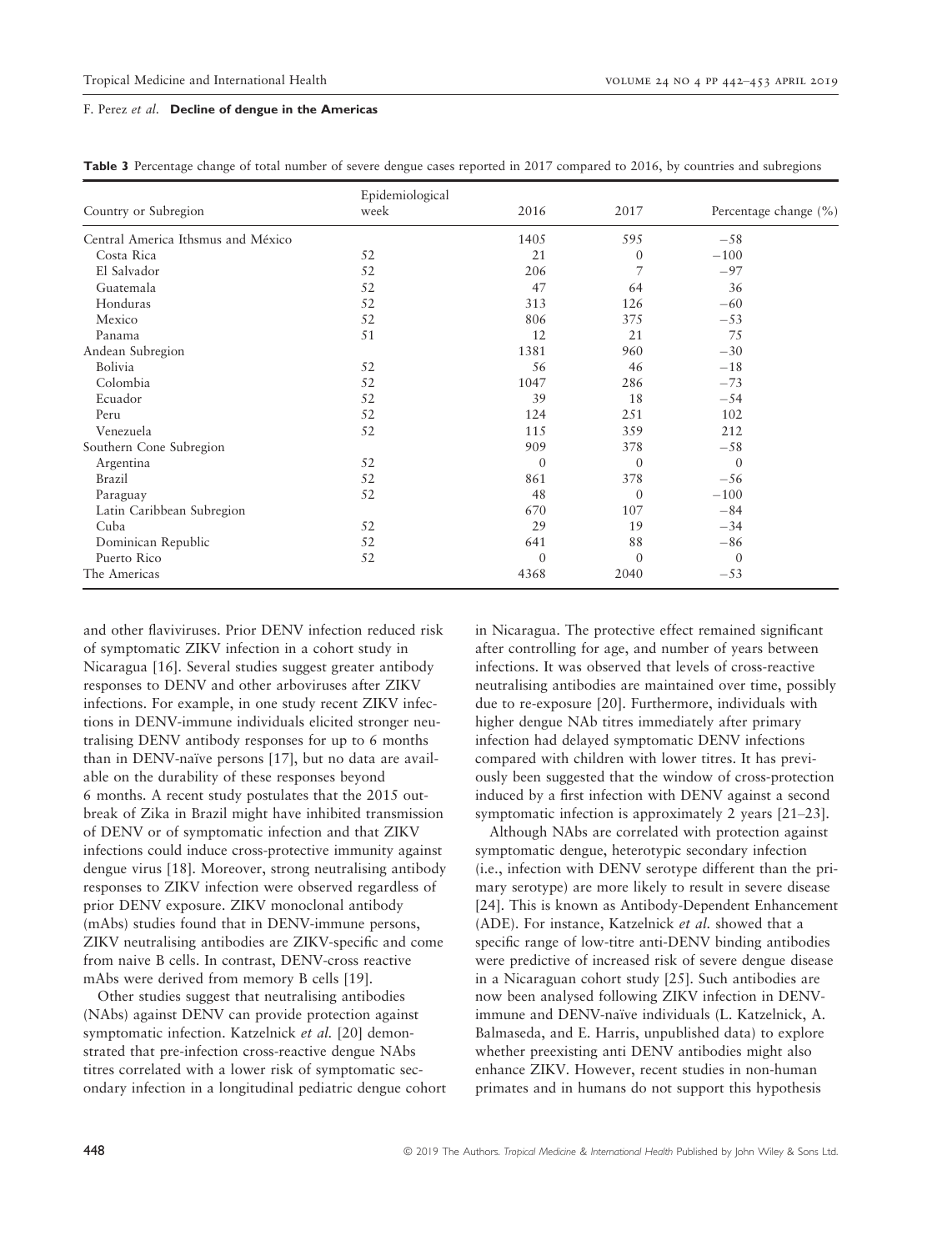[26, 27]. To better understand the existence and duration of cross immunity for dengue and other flaviviruses, the expert group concluded that future studies should examine:

- Epidemiological effect of prior DENV infection on Zika incidence and severity;
- Epidemiological effect of prior ZIKV infection on dengue incidence and severity;
- Immune correlates based on new-generation ELISA assays: quality of antibodies in relation to clinical outcome (cohort studies);
- Duration of antibodies in relation to interval of protection;
- Role of T-cells.

A distinction exists between cross-reaction and crossprotection. It is well-established that cross-reaction does not necessarily indicate cross-protection. There are a few studies that postulate that cross-protection from Zika occurs after a DENV infection [16, 18]. However, evidently immunity resulting from DENV infection was not sufficient to prevent the introduction and rapid spread of Zika in the Americas. Nonetheless, prior DENV infection and anti-DENV immunity is associated with protection from symptomatic DENV infection, but not with protection against infection. Similarly, ZIKV immunity may reduce symptomatic DENV infection [25]. However, antibody depletion studies have shown that in DENVimmune individuals, DENV cross-reactive antibodies do not contribute significantly to ZIKV neutralisation [28]. Thus, the mechanisms of immunological cross-protection are still not fully understood and the contribution of CD8+ T cells responses has also been postulated [29, 30]. Based on the elements analysed, and based on a limited number of studies, the group concluded that the hypothesis of cross-immunity has the greatest weight in the reduction of the incidence of dengue. To this are added other elements such as an increase in vector interventions during the period in question.

## Hypothesis 3: Changes in the density and competencies of vectors

During the past half century, there has been a rise in both atmospheric concentration of carbon dioxide and average world temperature. Climate change can produce extreme meteorological conditions, heat waves, drought, food and water contamination, and changes in vector distribution (increase or decrease). During this time, emerging arbovirus disease patterns have changed significantly [31]. Due to increasing temperatures and precipitation through warming oceans and extreme climatic variability,

problems with arthropod vectors, along with arboviruses, will continue to emerge in new regions. This is illustrated by the influence of climatic factors such as temperature and humidity on dengue transmission and distribution. Chandler found that only freezing temperatures kill eggs and larvae of Aedes aegypti [32]. In contrast, rising temperatures increases the length of the dengue transmission season in temperate regions [33].

Temperature and humidity may also affect the behaviour, maturation and duration of infectivity in vectors. Feeding behaviour is more frequent at higher temperatures, which further affects transmission risk [34]. It may also affect the initial time of mosquito infectivity. The time between feeding and virus detection in the salivary glands of Aedes aegypti decreased from 9 days at 26°C and 28°C to 5 days at 30°C for DENV-1 and DENV-4 [35]. The expert group concluded that there is incomplete knowledge to relate climate change to a decrease in dengue and unfortunately, few long-term studies regarding predictions of climate change on vector-borne diseases.

Vector competence is the intrinsic ability of the vector for infection, replication and transmission of a specific virus. It begins with establishment of an infection followed by replication in the epithelial cells. Afterwards, the infecting agent traverses the midgut escape barrier then replicates in other tissues. Finally, invasion and infection of mosquito salivary glands followed by the release in saliva transpires, resulting in the vector being able to transmit the virus. According to Mitchell [36], a species is considered a biological vector of arboviruses when all the following facts occur:

- Virus is isolated from mosquitoes collected in nature;
- A mosquito is infected after artificial feeding using the blood of a host in the viremic phase or a virus suspension;
- The virus can be transmitted to a host through a bite, or detection of the virus in the a mosquito's salivary glands;
- Evidence in the field confirming an association between a mosquito species and the population of vertebrates in which the viral infection is occurring.

Several studies examining DENV in Aedes aegypti have found high minimum infection rates (i.e., MIR = Number of positive samples/total number of mosquitoes tested  $\times$  1000) for adult females [37, 38]. However, high MIR rates in collected mosquito larvae indicate that vertical transmission of DENV from an adult female to her eggs may also occur [39].

Both Aedes aegypti and Aedes albopictus are able to transmit dengue, Zika, chikungunya and even Yellow Fever viruses with similar efficiency. Colder temperatures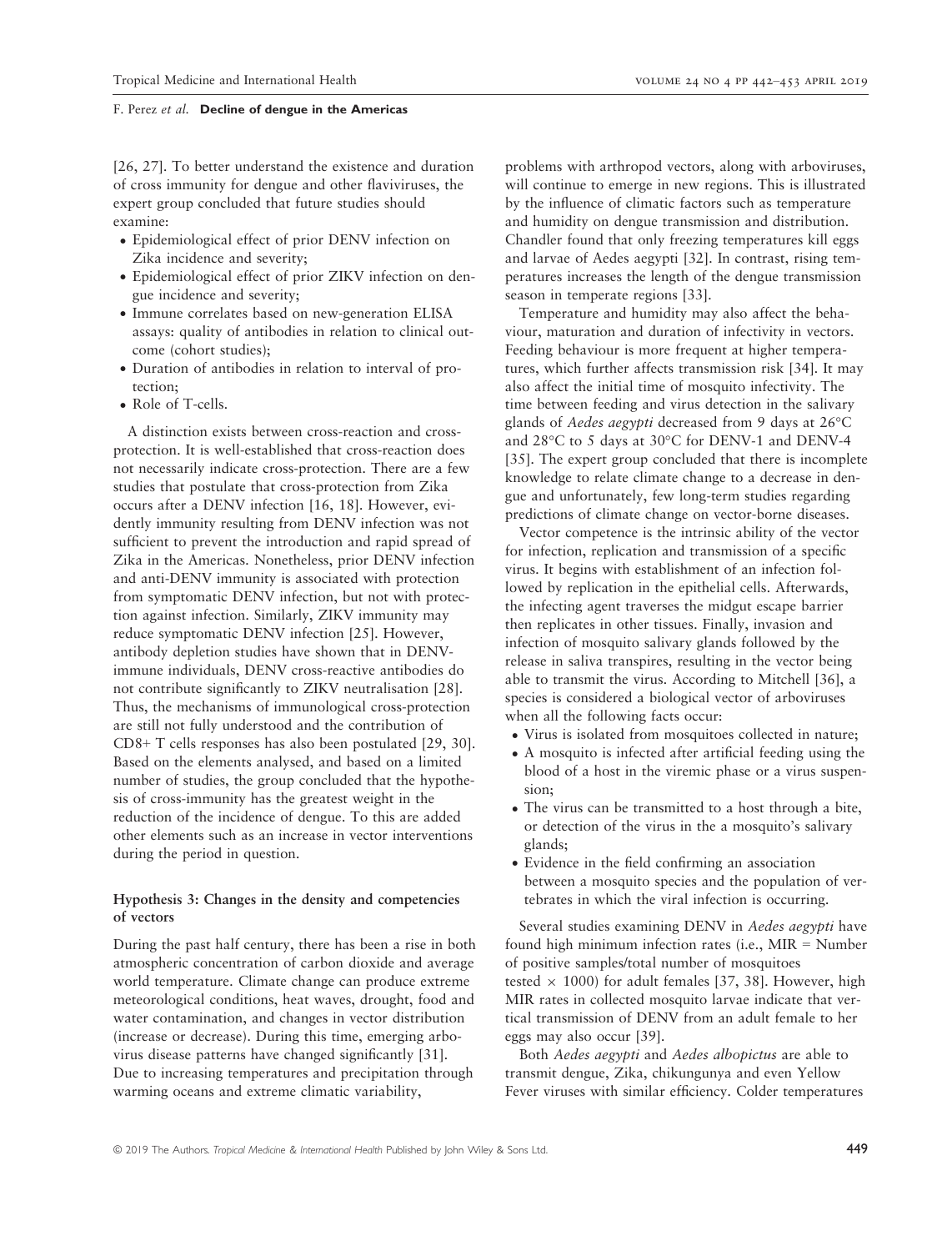may however, decrease the local transmission of chikungunya by European Aedes albopictus, possibly explaining the lack of autochthonous transmission of the disease in Europe despite hundreds of imported cases returning from the Caribbean. Vega-Rúa *et al*. found that exposing European Aedes albopictus to lower temperatures (20°C) significantly reduced CHIKV transmission potential in the Asian genotype isolated from Saint-Martin Island [40, 41].

The recent emergence of both chikungunya and Zika viruses has increased the possibility that individuals may become infected by more than one Aedes aegypti-borne virus at a time. Recent clinical data support that Aedes mosquitoes can be infected with and concurrently transmit all three viruses [39].

Although the Aedes aegypti mosquito is susceptible to climatic variables, elevated mosquito populations in the Region continue, and within many areas, mosquito density remained at levels that maintain and support epidemics, suggesting that climatic factors did not result in diminishing cases. Moreover, based on discussions after literature review, the simultaneous circulation of three arboviruses likely does not interfere in viral transmission by mosquitoes [41, 42]. Nevertheless, evidence suggested a recent intensification of vector control measures along with new strategies, implemented (probably simultaneously) within several countries. Due to the arrival of chikungunya followed by Zika, vector control units in countries throughout the Americas intensified activities. Among these, the Networking to Combat Zika and other mosquito borne disease in the Caribbean, the Action Plan for Prevention and control of the Zika virus in Central America and the Dominican Republic, the National Plan for Dengue, Chikungunya and Zika in Brazil and the National Plan for Preparedness and Response to vectorborne diseases in Colombia and Peru [43–45]. All these countries had in common the following strategies: incorporating additional training for vector control technicians and staff, reinforcement of the entomological surveillance activities through larval surveys, vector control interventions with the suppression of breeding sites using chemical and/or mechanical methods, use of insecticides to reduce the adult mosquito population, community mobilisation and health education by strengthening communication activities related to personal measures of prevention and protection and implementing integrated plans or contingency plans for vector control and other activities to improve entomological surveillance systems. Several countries also implemented the use of pesticides on a large scale, although the precise numbers are not available. Overall, these interventions have previously been demonstrated to reduce dengue incidence rates [46].

Furthermore, also apparent is greater and improved communication both between and within countries. What is unknown, however, is the impact of these measures on the potential reduction in dengue burden and incidence. Several suggestions to estimate this impact were provided by the expert group, including:

- Intensify entomological surveillance and obtain information regarding the presence of viruses in mosquitoes in a more systematic way.
- Investigate the vector control intensification/improvement practices within countries that resulted in mosquito density reductions. Despite many countries reporting intensification of mosquito control activities, specific details are not readily available. Obtaining this information would assist other countries in following similar protocols.
- Examine impact of the intensification/improvement of vector control activities on dengue and other arboviral disease incidence.

The expert group concluded that prior to implementing vector control interventions, it is necessary to identify: (i) where they are required and (ii) the surveillance data needed to estimate their impact. Since vector control programs are evaluated using several variables (e.g., biological, chemical, physical and personnel), improved data collection, verification of variables producing an impact, and identification of levels of intervention are essential.

#### Conclusions and next steps

A consensus was reached by the expert group that multifactorial explanations may account for the decline in dengue observed during 2017. Different elements were described that might explain the reduction, including elements of immunity and increased vector control activities. However, the degree of strength of these elements is unknown. Mathematical modelling using retrospective epidemiological information, along with existing immunological and entomological data, could address and quantify these uncertainties. In an epidemiological model, one can try to estimate future forecasts of disease incidence (by country or even by specific geographic region). When new information is added, the model then can be readjusted and subsequently becomes more accurate. Increased availability of epidemiological models can allow public health workers to identify and target highrisk areas with appropriate and timely control measures. Nevertheless, proper training in the use of these models is necessary for cautious interpretation. Consequently, a recommendation was set forth to create a working group for mathematical space-time model development to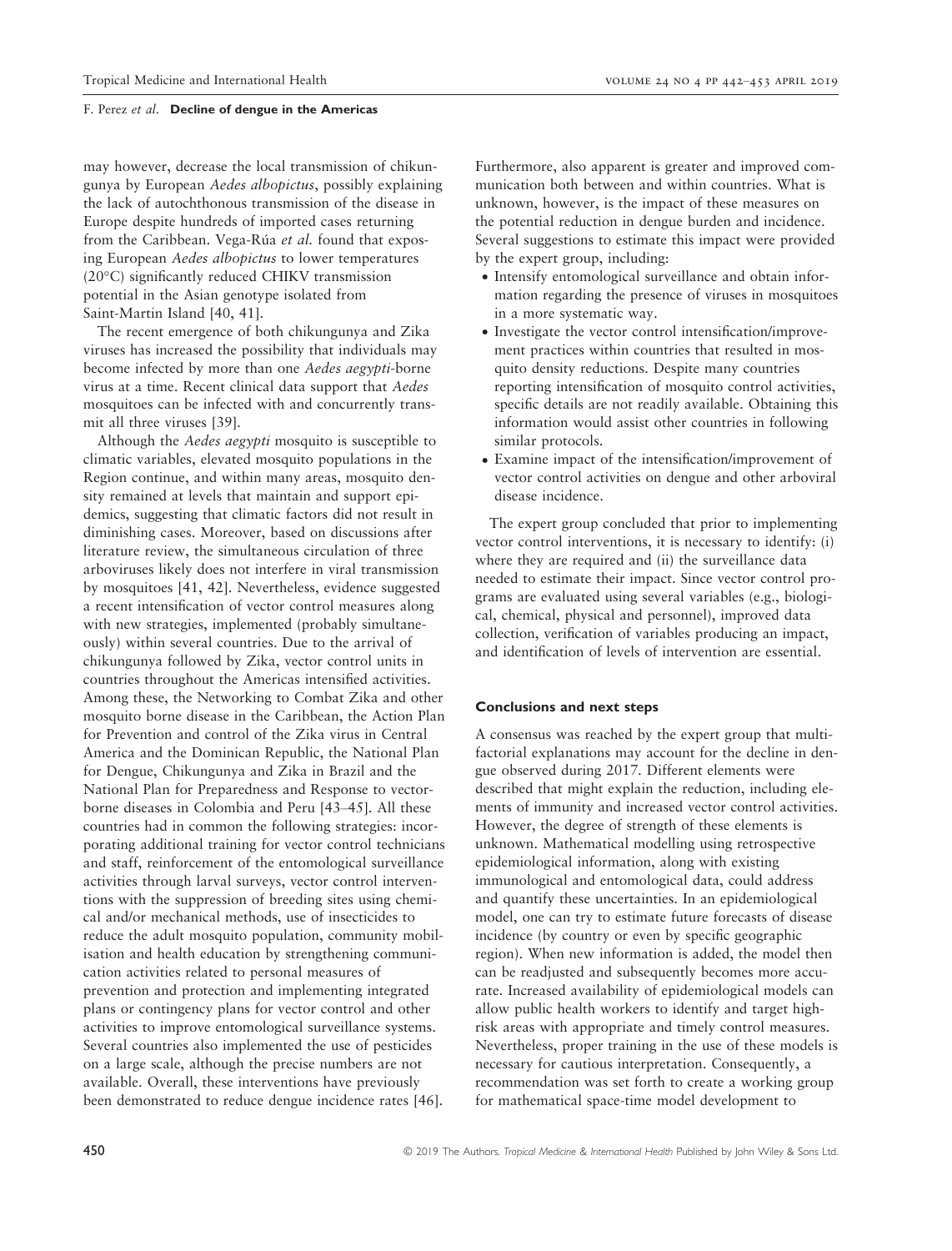estimate these effects and dynamics. Countries in attendance were asked to provide weekly epidemiological data during the past 10 years by state/province (i.e., first geopolitical level of data). Specific data requested included circulating serotypes, incidence of dengue, severe dengue, and deaths stratified by gender and age group.

The expert group agreed that much uncertainty remains regarding the sequence of infections between different types and ZIKV. To better understand the cellular and functional properties of an acute DENV and ZIKV infection and its role in cross-protection and immunopathology, several proposals were recommended. In DENV-1 followed by ZIKV infections, a subset of B cells generated cross-neutralising antibodies [47]; a similar relation has been observed for DENV-3 and ZIKV (P. Andrade and E. Harris, unpublished data). The basis for this observation is not known; therefore, further studies are needed. Additionally, several cohort studies exist pertaining to the behaviour of antibodies after an arboviral infection. To better analyse this behaviour, systematic reviews and meta-analyses of existing cohort studies are recommended.

Case–control studies stratified by previous immune status were also suggested. Two sets of case–controls were proposed: individuals with a laboratory confirmation of dengue (cases) vs. healthy persons (controls) and severe (cases) vs. non-severe (controls) dengue. Through laboratory tests, there is a need to demonstrate: cross-immunity between dengue and Zika viruses that this cross-immunity between the two viruses is protective, that this possible protection could result in a large reduction in dengue incidence and undertake follow-up studies to document the duration of this protective effect once demonstrated.

Changes in mosquito density and competence may have played a role in the reduction in dengue throughout the Americas due to intensification of vector control activities. Whether specific vector control elements were performed with quality, time, place, and simultaneously with other coinciding control actions in a manner that impacted and reduced infection and stopped local epidemics or reduced transmission is unknown. Follow-up research studies should investigate the question of whether increased vector control intensification and/or a combination of activities contributed to the decline in transmission of arboviruses. Proposed studies should focus on whether enhanced entomological surveillance has an impact on incidence of arboviruses with a goal of applying specific measures that mitigate seasonal occurrence or an outbreak. Examples of studies proposed by the expert group include:

• Determine whether the population of mosquitoes at a local level was infected and infectious by conducting a prospective study examining the infectivity of mosquitoes by various types of arboviruses.

- Conduct cross-sectional studies to examine which mosquitoes are currently transmitting DENV, via data obtained from the country entomological surveillance system.
- Conduct research to assess whether Cx. quinquefasciatus plays a role in ZIKV transmission, as some studies suggest this possibility [41].
- Develop cross-sectional evaluations comparing vector control interventions to define which entomological indicators are best assessed and measured over time.

We used the expert consensus methodology in this study considering that it is a valuable approach when other evidence is unavailable and is considered adequate to validate hierarchies of evidence. The number of panel members in our study was higher than the recommended 8–12 members for a consensus panel [48]. We increased this number to constitute a multidisciplinary group and obtain a wider range of opinions as has been suggested in previous reports [49].

However, the method was subject to limitations such as potential for bias in the selection of participants, the possibility of having been a random variation in panel behaviour and not ranking the feedback of the experts to weight their agreement using a scale. We consider that we have included experts with considerable experience and a thorough knowledge of the study topic from academia, and government institutions who contributed equally to the product of the study. As has been cited in other reports, this method has acceptable construct validity [50] and reliability [51]. It is important to mention that unless the findings can be tested against observed data, we can never be sure that the methods have produced the correct answer.

In conclusion, using the expert group, it was agreed that the decrease in dengue cases in the Americas has been evidenced by the epidemiological surveillance systems of the countries of the countries of the Americas. This decrease initiated after two major epidemics; Chikungunya (2013) and Zika (2015). Among the hypotheses reviewed that may explain this unprecedented phenomenon, the working group concluded that the greatest weight is the existence of cross-immunity between Zika and Dengue. This hypothesis establishes that patients with a history of dengue infection who are subsequently infected with Zika have protective immunity against a new dengue infection. Another important hypothesis that cannot be ruled out is the increase and strengthening of vector control interventions which included an important community response in combating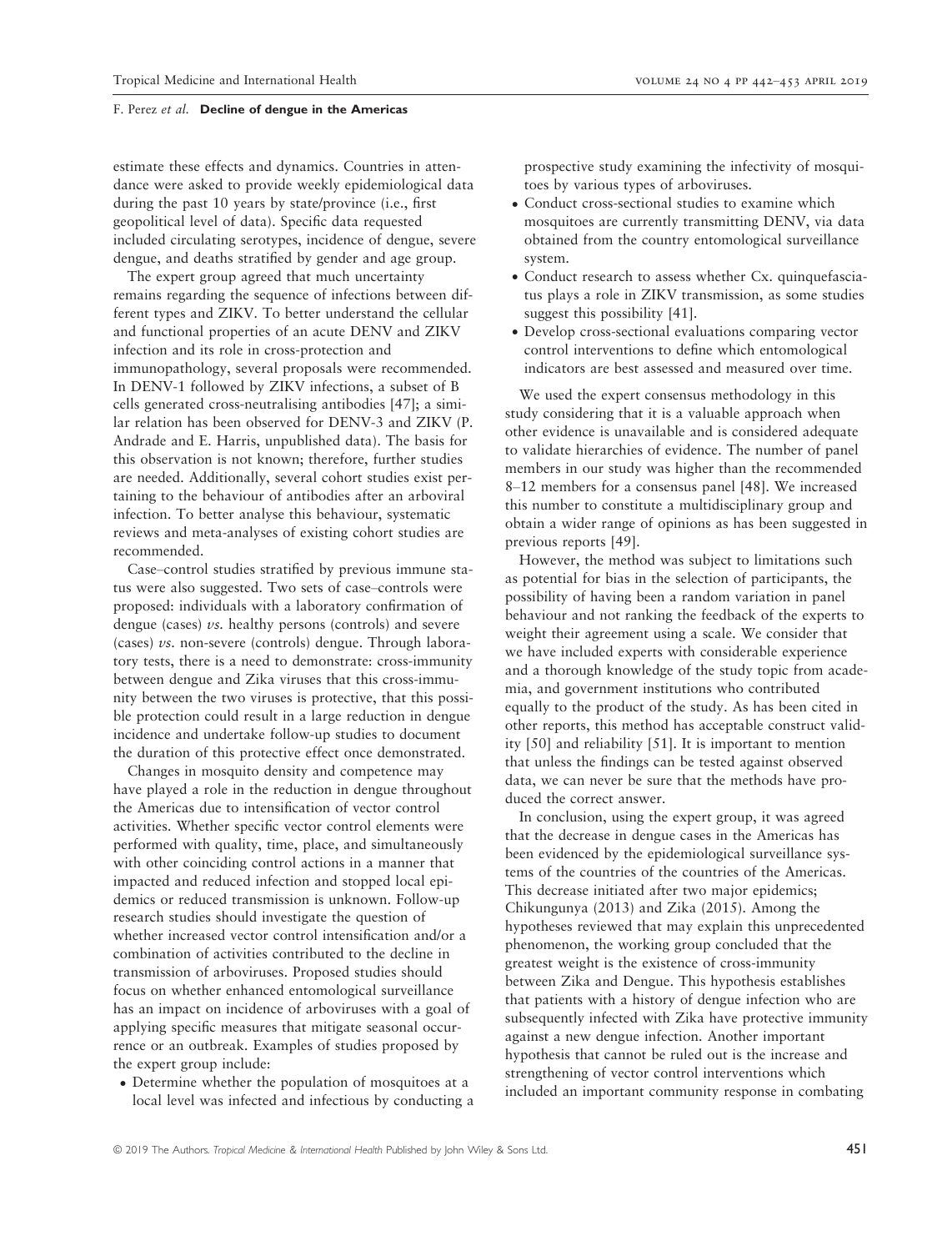the vector through the elimination of breeding sites. These vector control actions were characterised by a significant dissemination of information campaigns for the general public through various means. Nevertheless, a recent publication reviewed possible causes of the decline of dengue in Brazil considering herd immunity, crossreactivity between Zika and Dengue, vector control measures and environmental factors and concludes that these are not sufficient to explain the dengue scenario in Brazil in 2017 [52]. There is a need to provide additional evidence concerning the immune response and protection to new infections in the community as well as information on the duration of the acquired immunity. Finally, it is necessary to better understand the impact of vector control actions on the transmission of arboviruses. For this, the development of new scientific research is decisive now and before the current transmission pattern changes.

#### Acknowledgement

The authors thank Dr. Marcos Espinal, director of the Department of Communicable Diseases and Environmental Determinants of Health of the Pan American Health Organization for his comments on draft versions of this manuscript and his continuous support of this initiative.

#### **References**

- 1. World Health Organization (WHO). Global strategy for dengue prevention and control, 2012. (Available from: [http://www.who.int/denguecontrol/9789241504034/en/\)](http://www.who.int/denguecontrol/9789241504034/en/) [12 April 2018].
- 2. World Health Organization (WHO). Dengue and severe dengue [factsheet no. 117, revised January 2012]. World Health Organization: Geneva. (Available from: [http://www.](http://www.who.int/mediacentre/factsheets/fs117/en/) [who.int/mediacentre/factsheets/fs117/en/](http://www.who.int/mediacentre/factsheets/fs117/en/)) [12 April 2018]
- 3. Bhatt S, Gething PW, Brady OJ et al. The global distribution and burden of dengue. Nature 2013: 496: 504–507.
- 4. Shepard DS, Coudeville L, Halasa YA, Zambrano B, Dayan GH. Economic impact of dengue illness in the Americas. Am J Trop Med Hyg 2011: 84: 200–207.
- 5. Schneider J, Droll D. (2001). A Time Line for Dengue in the Americas to December 31, 2000 and Noted First Occurrences, 2001. Pan American Health Organization: Washington, DC. (Available from: [www.paho.org/English/HCP/](http://www.paho.org/English/HCP/HCT/VBD/dengue_finaltime.doc) [HCT/VBD/dengue\\_finaltime.doc](http://www.paho.org/English/HCP/HCT/VBD/dengue_finaltime.doc)) [6 April 2018].
- 6. Pan American Health Organization (PAHO). Direct Council of the Pan American Health Organization. Resolution CD1.R1. Continental Aedes aegypti eradication. Sept–Oct 1947 Pub. 247, 1947. (Available from: [http://www.paho.](http://www.paho.org/English/GOV/CD/ftcd_1.htm#R1) [org/English/GOV/CD/ftcd\\_1.htm#R1\)](http://www.paho.org/English/GOV/CD/ftcd_1.htm#R1) [12 April 2018].
- 7. Gubler DJ. Dengue, urbanization and globalization: the unholy trinity of the 21st century. Trop Med Health 2011: 39(Suppl. 4): 3–11.
- 8. Brathwaite-Dick O, San Martin JL, Montoya RH, Del Diego J, Zambrano B, Dayan GH. Review: the history of dengue outbreaks in the Americas. Am J Trop Med Hyg 2012: 87: 584–593.
- 9. Pan American Health Organization (PAHO). Dengue and dengue hemorrhagic fever in the Americas – Guidelines for prevention and control, 1995. (Available from: [http://www.paho.org/](http://www.paho.org/hq/index.php?option=com_docman&task=doc_download&Itemid=270&gid=27350&lang=en) [hq/index.php?option=com\\_docman&task=doc\\_download&Ite](http://www.paho.org/hq/index.php?option=com_docman&task=doc_download&Itemid=270&gid=27350&lang=en) [mid=270&gid=27350&lang=en](http://www.paho.org/hq/index.php?option=com_docman&task=doc_download&Itemid=270&gid=27350&lang=en)) [6 May 2018].
- 10. San Martin JL, Brathwaite O, Zambrano B et al. The epidemiology of dengue in the Americas over the last three decades: a worrisome reality. Am J Trop Med Hyg 2010: 82: 128–135.
- 11. Pan American Health Organization (PAHO). PLISA Plataforma de Información en Salud de las Américas, 2017. (Available from:<http://www.paho.org/data/index.php/es/>) [6 May 2018]
- 12. PAHO Pan American Health Organization (PAHO). Zika Cumulative Cases, 2017. (Available from: [http://www.paho.](http://www.paho.org/hq/index.php?option=com_content&view=article&id=12390&Itemid=42090&lang=en) [org/hq/index.php?option=com\\_content&view=article&id=](http://www.paho.org/hq/index.php?option=com_content&view=article&id=12390&Itemid=42090&lang=en) [12390&Itemid=42090&lang=en\)](http://www.paho.org/hq/index.php?option=com_content&view=article&id=12390&Itemid=42090&lang=en) [6 May 2018].
- 13. PAHO Pan American Health Organization (PAHO). Chikungunya: Data, Maps and Statistics, 2017. (Available from: [http://www.paho.org/hq/index.php?option=com\\_topic](http://www.paho.org/hq/index.php?option=com_topics&view=readall&cid=5927&Itemid=40931&lang=en) [s&view=readall&cid=5927&Itemid=40931&lang=en\)](http://www.paho.org/hq/index.php?option=com_topics&view=readall&cid=5927&Itemid=40931&lang=en) [6 May 2018].
- 14. Jones J, Hunter D. Consensus methods for medical and health services research. BMJ 1995: 311: 376–380.
- 15. Gordon A, Gresh L, Ojeda S et al. Differences in transmission and disease severity between 2 successive waves of Chikungunya. Clin Infect Dis 2018: 67: 1760–1767.
- 16. Gordon A, Gresh L, Ojeda S et al. Prior dengue virus infection and risk of Zika: a pediatric cohort in Nicaragua. Submitted for Publication.
- 17. Montoya M, Collins M, Dejnirattisai W et al. Longitudinal analysis of antibody cross-neutralization following Zika and dengue virus infection in Asia and the Americas. J Infect Dis 2018: 4: 536–545.
- 18. Ribeiro GS, Kikuti M, Tauro LB et al. Does immunity after Zika virus infection cross-protect against dengue? Lancet Glob Health 2018: 6: e140–e141.
- 19. Rogers TF, Goodwin EC, Briney B et al. Zika virus activates de novo and cross-reactive memory B cell responses in dengue-experienced donors. Sci Immunol 2017: 2: eaan6809.
- 20. Katzelnick LC, Montoya M, Gresh L, Balmaseda A, Harris E. Neutralizing antibody titers against dengue virus correlate with protection from symptomatic infection in a longitudinal cohort. Proc Natl Acad Sci 2016: 113: 728–733.
- 21. Sabin AB. Research on dengue during World War II. Am J Trop Med Hyg 1952: 1: 30–50.
- 22. Montoya M, Gresh L, Mercado JC, et al. Symptomatic versus inapparent outcome in repeat dengue virus infections is influenced by the time interval between infections and study year. PLoS Negl Trop Dis 2013: 7: e2357.
- 23. Anderson KB, Gibbons RV, Cummings DA et al. A shorter time interval between first and second dengue infections is associated with protection from clinical illness in a schoolbased cohort in Thailand. J Infect Dis 2014: 209: 360–368.